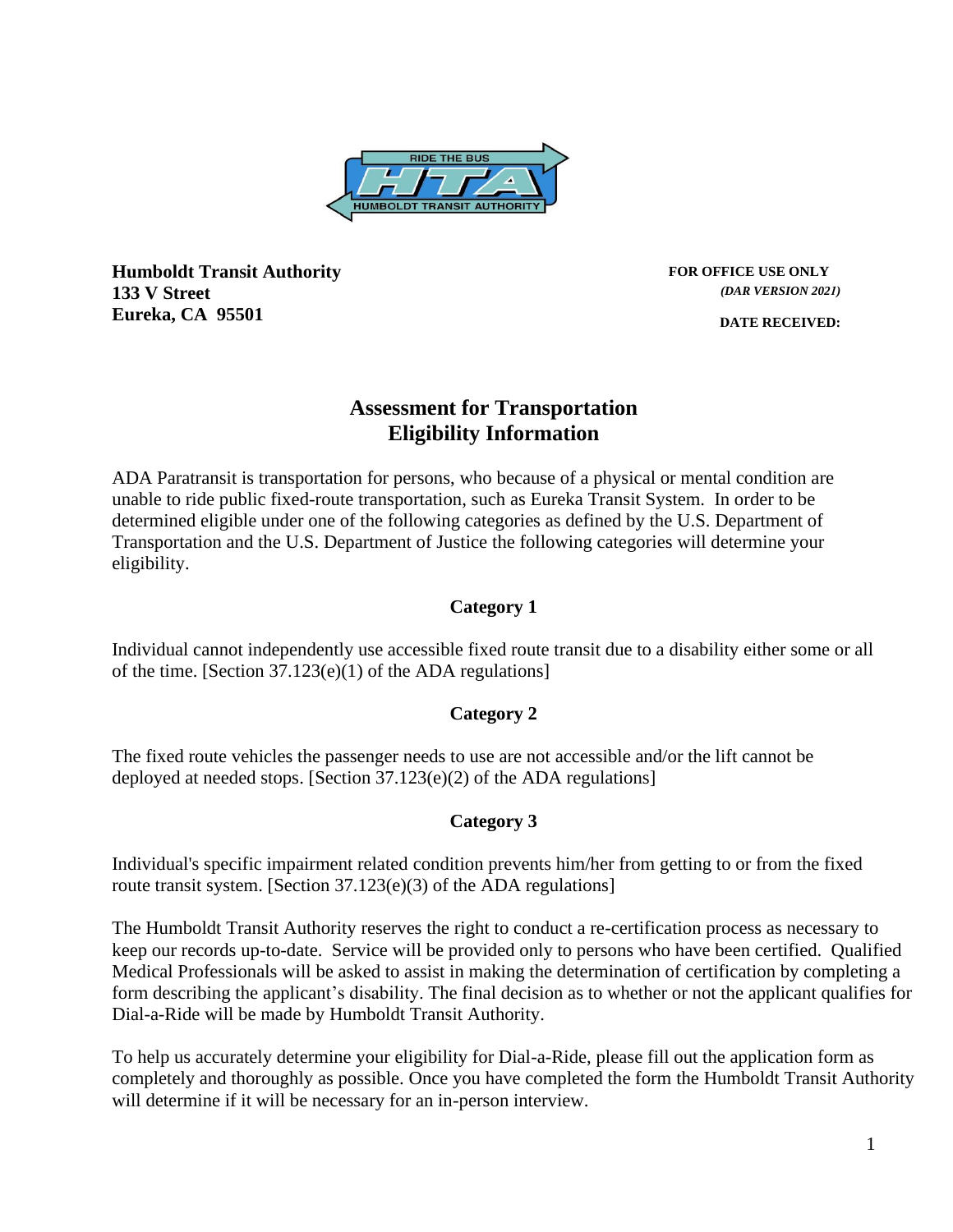#### **INTERVIEW PROCESS**

If we determine that more information is needed to process your application, or that your application is incomplete, we will schedule an interview. At the time of your interview, we will ask you additional questions about your eligibility so we can further evaluate your travel abilities and limitations.

If you are determined eligible for dial-a-ride for some trips or for all trips, we will notify you by phone or in writing. The decision will be made within 21 days of the date you complete your interview or assessment. If a decision is not made within 21 days, we will provide you with dial-a-ride until a final decision is made.

#### **Complaints or comments about the system should be reported to Humboldt Transit Authority, Sherry Dunlap, at 443-0826 for investigation and appropriate action. All information will be confidential.**

If you believe you may be eligible for paratransit services please contact our paratransit eligibility department at:

**(707) 443-0826 ext. 104 for further assistance.**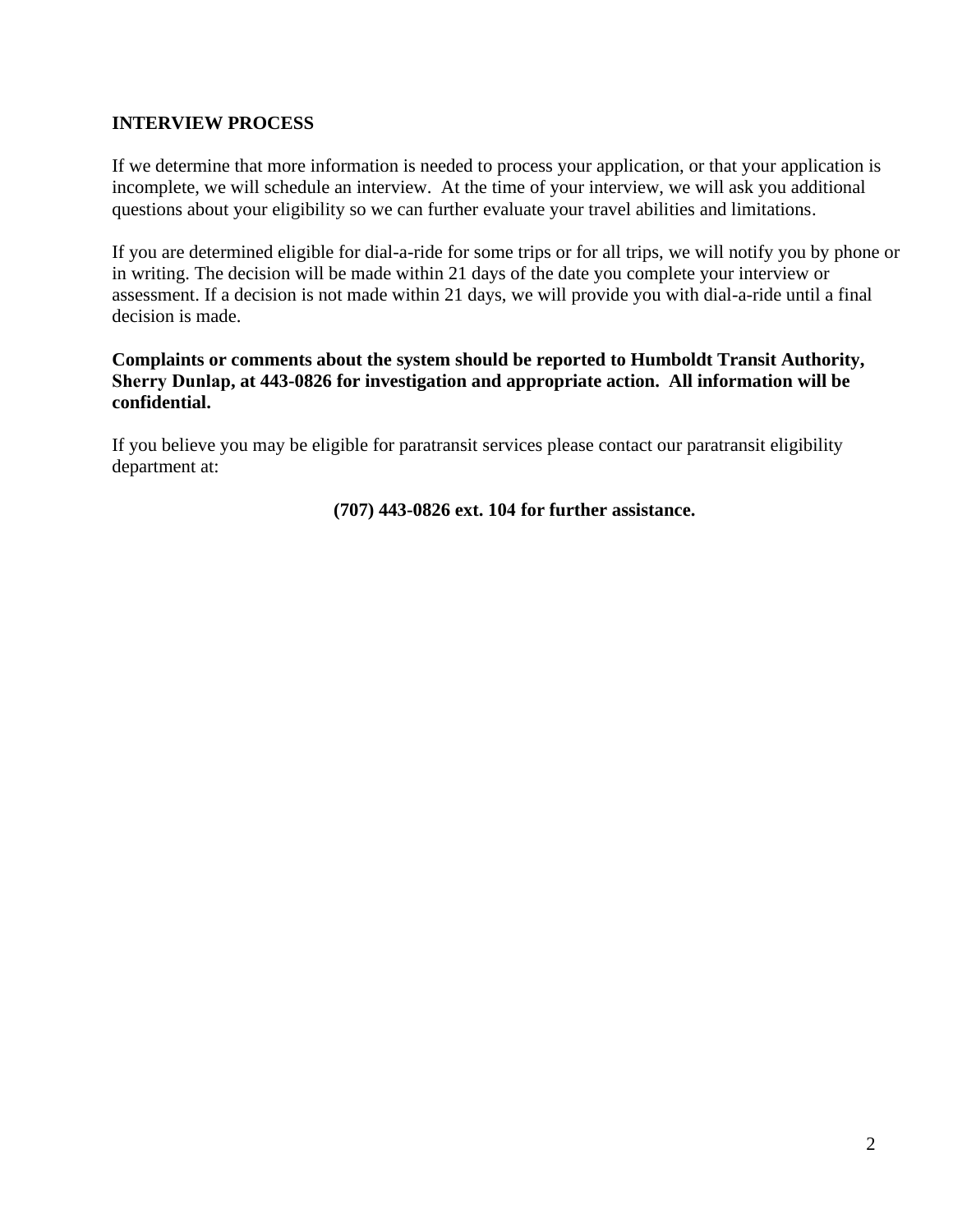# **INSTRUCTIONS FOR APPLICANTS**

## **Please Print**

Your application must be properly completed and it will be processed within 21 days after it has been received. You will receive notice of your eligibility determination by phone or by mail. If you are certified as eligible, you will be eligible to travel throughout the Dial-a-Ride service areas. If you do not agree with the eligibility determination, you have the right to appeal. If an eligibility determination takes longer than 21 days, you may be given eligibility that allows you to use the paratransit system until a final decision about your eligibility is made. This does not apply if we are unable to complete the processing of an incomplete application.

1. Please **PRINT OR TYPE full responses to all of the questions** on the application form. Your detailed responses and explanations will help us make an appropriate determination. Be sure to **respond to ALL questions or your application will be considered incomplete.** Incomplete applications will be returned.

2. You are not required to attach additional pages or information. However, you may want to send other documents that you think will help us understand your limitations. **All information that you supply will be kept strictly confidential.**

#### 3. **You must provide SIGNATURES in three places to complete the application:**

- Applicant Certification (Page 6)
- Notice of Privacy Act (Page 7)
- Authorization to Release Information for an appropriate medical or rehabilitation professional (Page 8)

#### 4. **Return the completed application to:**

**Humboldt Transit Authority 133 V Street Eureka, CA 95501**

**For help with the application process or to check on the status of your application Call 707-443-0826, x104.**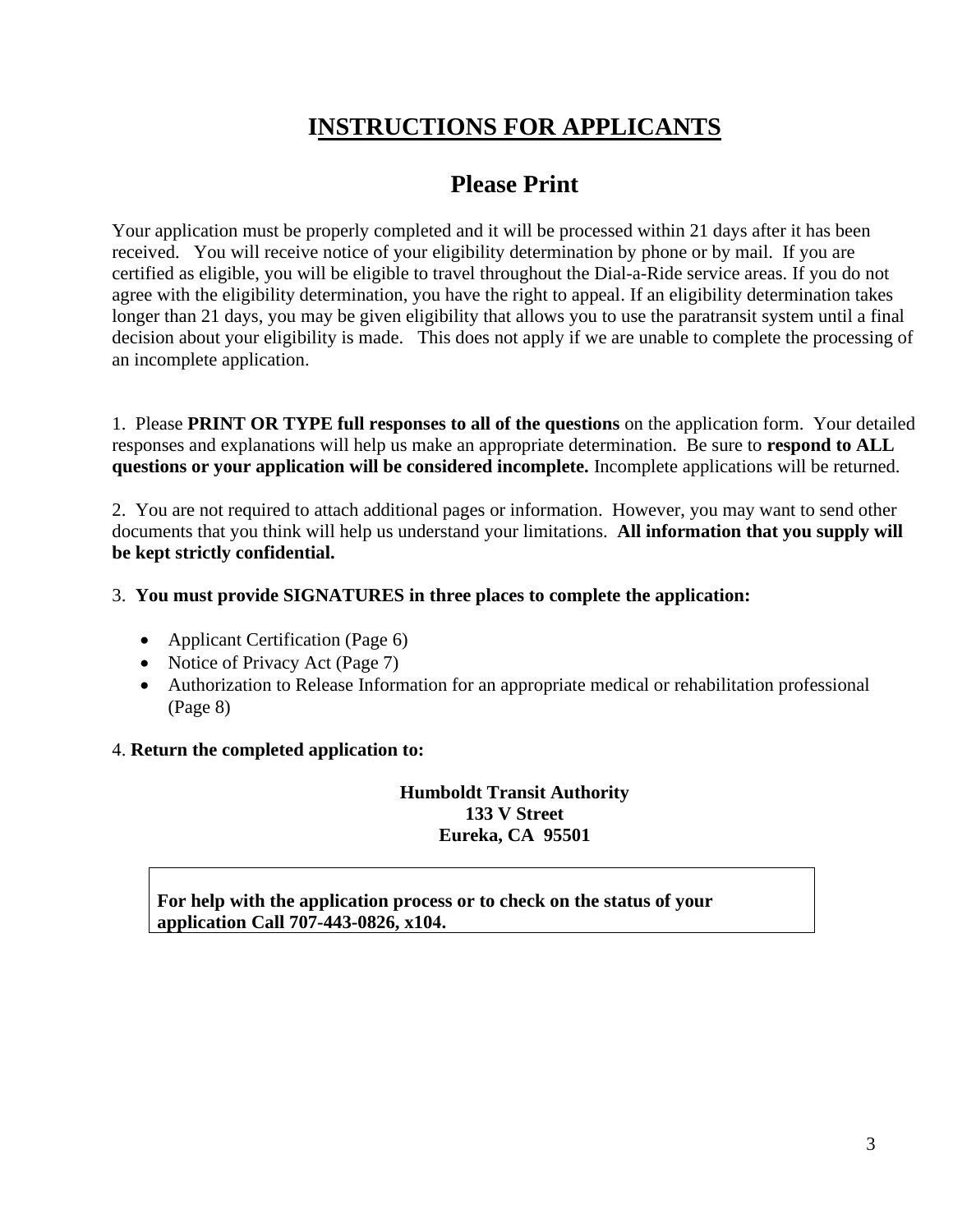### **APPLICATION FOR ADA COMPLEMENTARY PARATRANSIT**

| <b>SERVICE</b> To qualify for Dial-A-Ride Service, one must meet the following criteria |                 |
|-----------------------------------------------------------------------------------------|-----------------|
|                                                                                         | $\Gamma$ liant# |

| <b>Please Print</b>                                                                                                                                                                                                                                                                                          |  | $\mathbf{C}$ hench $\mathbf{H}$ |
|--------------------------------------------------------------------------------------------------------------------------------------------------------------------------------------------------------------------------------------------------------------------------------------------------------------|--|---------------------------------|
|                                                                                                                                                                                                                                                                                                              |  |                                 |
|                                                                                                                                                                                                                                                                                                              |  |                                 |
|                                                                                                                                                                                                                                                                                                              |  |                                 |
|                                                                                                                                                                                                                                                                                                              |  |                                 |
|                                                                                                                                                                                                                                                                                                              |  |                                 |
|                                                                                                                                                                                                                                                                                                              |  |                                 |
|                                                                                                                                                                                                                                                                                                              |  |                                 |
|                                                                                                                                                                                                                                                                                                              |  |                                 |
| What is your disability/medical diagnosis that prevents you from using Public Transit?<br>*No longer driving is <b>NOT</b> a limitation*                                                                                                                                                                     |  |                                 |
| When do the effects of your condition effect you to get you to your destination?                                                                                                                                                                                                                             |  |                                 |
| How does your condition affect you when you ride public transit in a functional way?                                                                                                                                                                                                                         |  |                                 |
| Is this condition temporary? YES ________ NO<br>If yes, please list the date you expect the temporary condition will no longer exist: ________________________<br>Does your disability change from time to time due to medical treatments, medications, or other reasons?<br>$YES$ NO ______<br>If yes, how? |  |                                 |
|                                                                                                                                                                                                                                                                                                              |  |                                 |

Can you climb three (3) 12-inch steps without assistant? **YES\_\_ NO\_**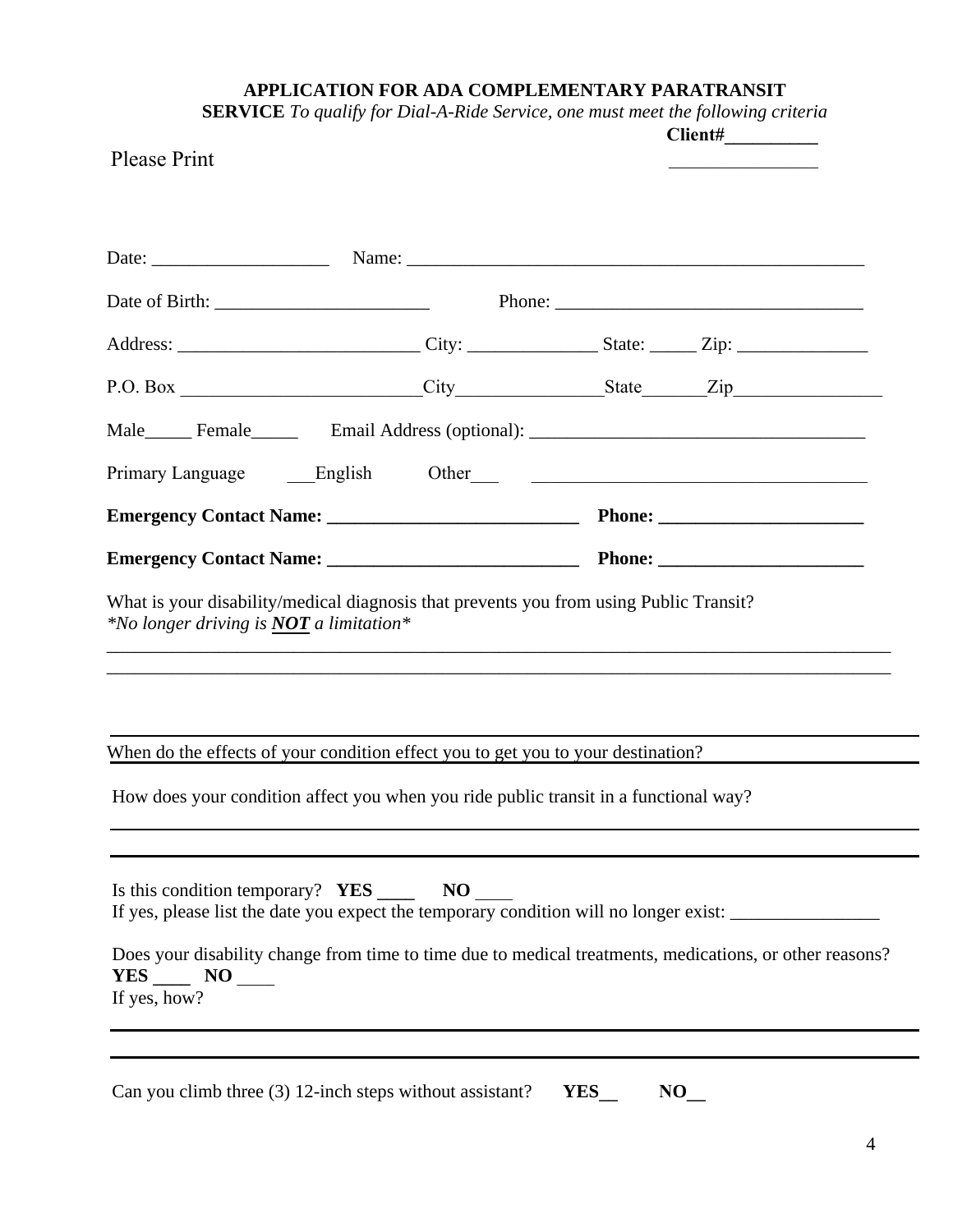How many steps can you go up or down?

 Can you wait outside without support for more than 10 minutes? **YES\_\_** NO

Mobility Limitations:

| Can travel 200 feet without assistance:          | YES.       | NO. |
|--------------------------------------------------|------------|-----|
| Can travel 3-6 blocks without assistance:        | <b>YES</b> | NO. |
| Can travel 6-9 blocks without assistance:        | YES.       | NO. |
| Can climb 12-inch steps without assistance:      | YES.       | NO. |
| Can access bus using lift or ramp:               | <b>YES</b> | NO. |
| Can wait outside without support for 10 minutes: | <b>YES</b> | NO. |

If you require the use of mobility aids, please circle all that apply:

| Manual Wheelchair               | YES NO |    |
|---------------------------------|--------|----|
| Electric Wheelchair/Scooter YES |        | NO |
| Cane/Walker                     | YES NO |    |
| Service Animal                  | YES NO |    |

If you use a manual wheelchair, what type of obstacles could prevent you from using the public transit system that are equipped with a lift or ramps?

Do you have a communication disability which necessitates the use of some type of communication aid? **YES NO**

If yes, what kind of communication aid do you require?

If yes, please name the attendant: \_\_\_\_\_\_\_\_\_\_\_\_\_\_\_\_\_\_\_\_\_\_\_\_\_\_\_\_\_\_\_\_\_\_

Contact Information: \_\_\_\_\_\_\_\_\_\_\_\_\_\_\_\_\_\_\_\_\_\_\_\_\_\_\_\_\_\_\_\_\_\_\_\_\_\_\_\_\_\_\_\_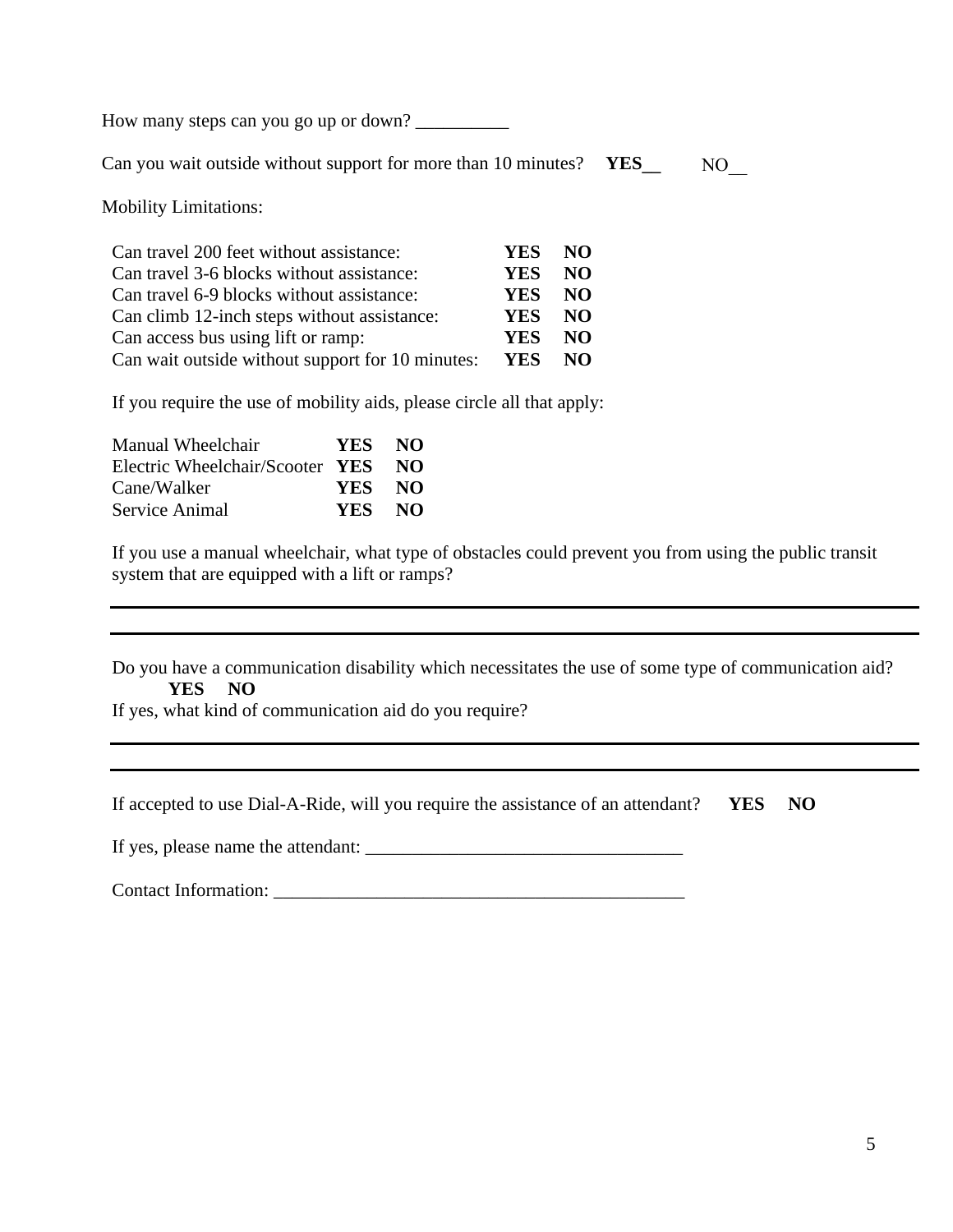In order for the Humboldt Transit Authority to evaluate and finalize your request, we need your health care or rehabilitation professional information below. It is important that you identify one or more qualified professionals who are familiar with your particular disability and how it prevents you from using the bus system. You must include complete telephone and address information including zips codes for all professionals listed.

#### **Qualified professionals include:**

| <b>Family Physician</b><br>Ophthalmologist<br><b>Occupational Therapist</b><br>Psychologist | <b>Independent Living Specialist</b><br>Physical Therapist<br>Dialysis Social Worker |         | <b>Rehabilitation Specialist</b><br><b>Registered Nurse</b><br>Social Worker |     |
|---------------------------------------------------------------------------------------------|--------------------------------------------------------------------------------------|---------|------------------------------------------------------------------------------|-----|
| *REQURIED FIELDS (PLEASE PRINT)                                                             |                                                                                      |         |                                                                              |     |
| Your Family Physician (or another<br>qualified professional)                                |                                                                                      |         | Your Family Physician (or another<br>qualified professional)                 |     |
| Professional's agency Phone#                                                                |                                                                                      |         | Professional's agency Phone #                                                |     |
| Address                                                                                     |                                                                                      | Address |                                                                              |     |
| City<br><b>State</b>                                                                        | Zip<br><b>CERTIFICATION AND AUTHORIZATION:</b>                                       | City    | <b>State</b>                                                                 | Zip |

I certify that the information provided in this application is true and correct. I understand that falsification of information may result in denial of service. I authorize the professional listed above to release to Humboldt Transit Authority information about my disability and its effect on my ability to travel on the regular bus system. I understand that I may revoke this authorization at any time.

| Signature of Applicant:                  | Date: |
|------------------------------------------|-------|
| Signature of person assisting Applicant: |       |
| Relationship:                            |       |
| Print Name:                              |       |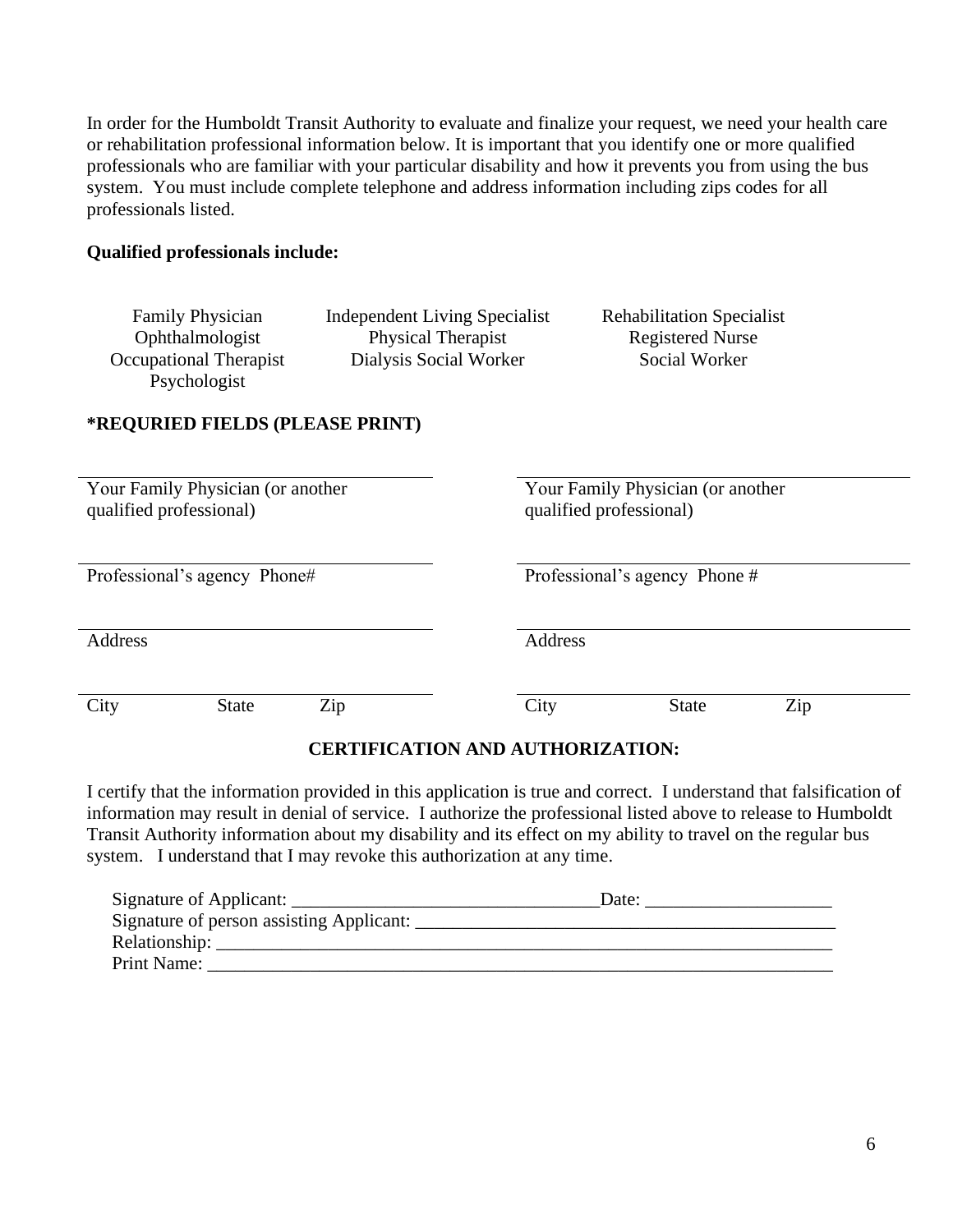

## **Notice of Privacy Practice**

Humboldt Transit Authority respects your privacy. We understand that your personal health and eligibility information is very sensitive. We will not disclose your information to anyone outside of the agency unless you in writing, or unless the law authorizes us to do so. Also, we cannot process any eligibility application that does not have authorization signed by you, your representative or legal guardian on all pages where a signature is required. Our privacy practices cover all authorized information contained in your ADA eligibility file.

#### **Use and Disclosure of ADA Eligibility Information**

The information contained in your eligibility file includes all applications submitted and any health information received that aids in determining your eligibility. It may also include any letters received on your behalf, documented conversations, trip plans, and other information pertinent to your ADA eligibility and service provision.

The Humboldt Transit Authority uses this information to determine eligibility and for assessing or providing transportation service needs. Staff access to this information is limited to those employees who must review it for the purposes stated above. Conditional and temporary paper applications and eligibility determination information will be kept for 1 year. Unconditional applications will be kept for 5 years and all eligible applicants will be required to submit a new re-certification process. Certifications may be reviewed if someone questions your eligibility determination or may be reviewed in a FTA Compliance Review.

- You have the right to review your file. Your request must be made in writing or the review may occur in person with valid identification.
- You may request that a copy of your file be mailed to you. You may be required to pay a fee for this service.

Received and Reviewed:

| Date: |
|-------|